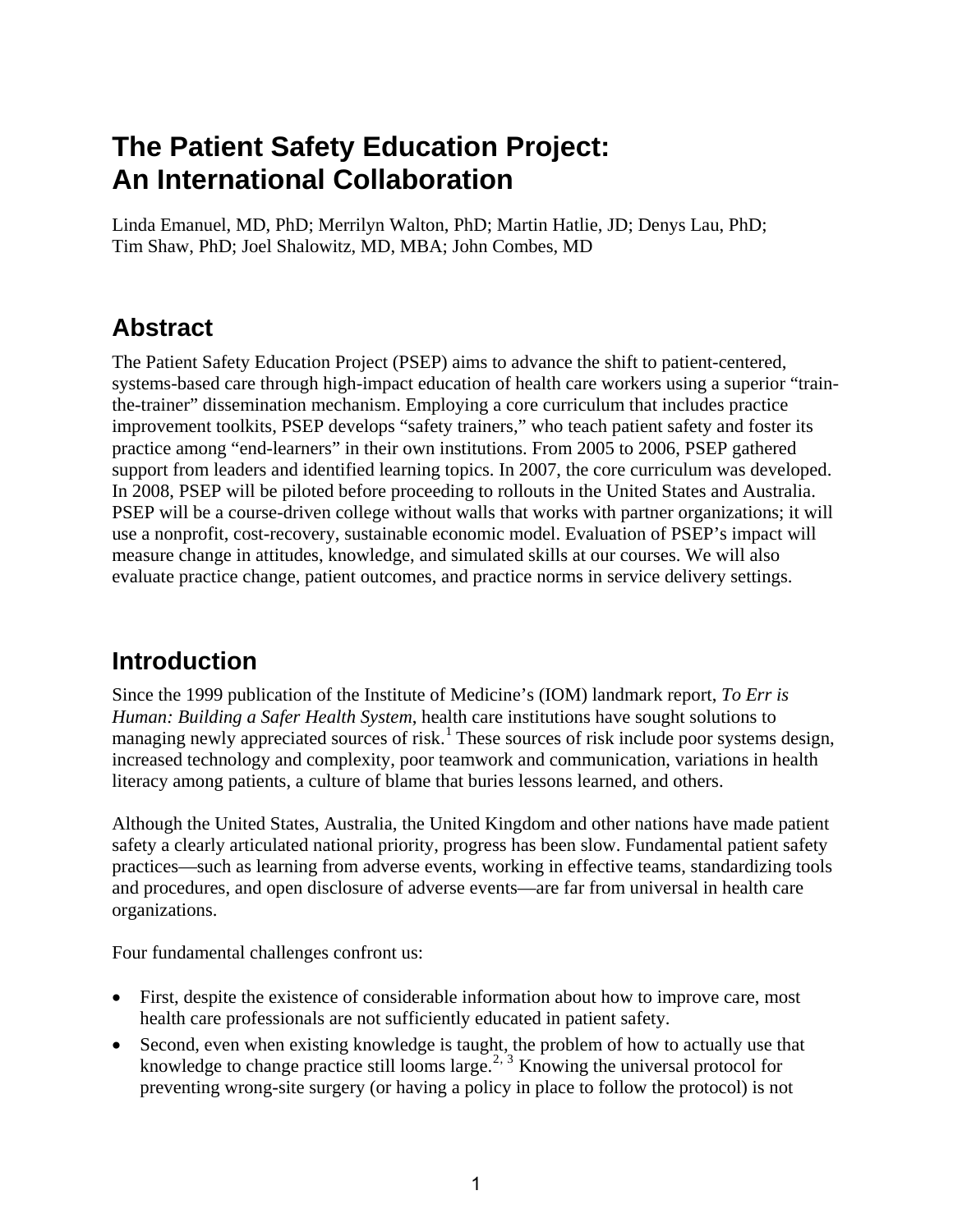effective if staff do not follow the protocol.<sup>4</sup> Communities of practice that adopt the standards are necessary.<sup>5</sup>

- Third, obtaining knowledge from reporting efforts remains inadequate. Biomedical progress develops from a well-accepted process that begins with basic research, followed by phased clinical trials and health services research. Patient safety, though, relies on methods that make use of reporting and analyzing adverse events and problem solving in real time. Berwick<sup>[6](#page-14-1)</sup> and Leape<sup>[7](#page-14-1)</sup> have argued that evidence-based medicine needs to broaden its scope, particularly in relation to quality and safety, and to acknowledge the importance of such approaches to learning, growth, and development. These are very different categories from those found in traditional clinical research.
- Fourth, as articulated in the IOM's 2001 report, *Crossing the Quality Chasm: A New Health System for the 21st Century*, progress in safety and quality depends on alignment among microsystems within the health care workplace and among the organizations in which those microsystems are contained.<sup>[8](#page-14-1), [9](#page-14-1)</sup> These microsystems must, in turn, align with external forces, such as regulatory bodies and payment mechanisms. Examples of misalignment include a legal system that fosters blaming people who make mistakes and a payment system that rewards unsafe care. In the absence of alignment, changes in culture or practice at the microsystem level will most likely neither be accomplished nor sustained.

The Patient Safety Education Project (PSEP) was designed to address these challenges by combining dissemination of existing knowledge with steps to translate this knowledge into better practice outcomes. PSEP was developed by a core team of educators in the United States and Australia. Its target audience includes all health care professionals who have gaps in their knowledge and skills in patient safety competencies. This paper provides an overview of PSEP's development and organization, its strategic vision, and its educational and practice-change methods.

# **Development and Design of the Patient Safety Education Program**

### **Oversight Structure and Its Role in Program Design and Curriculum Development**

In February 2005, a meeting of patient safety leaders was convened at Northwestern University in Evanston, IL, to discuss the need for, and potential design of, a program to bridge existing gaps between current and possible patient safety training. The group found that first, while quality patient safety curricular materials had been produced by a number of highly regarded organizations, no consensus existed regarding a basic, core patient safety curriculum for use in the United States. Second, as evidence of a strong need for such training, they noted that large numbers of health care providers still had not been trained in the basics of safety science or patient-centered care.

The group felt that the general design of PSEP should emulate an education-dissemination project in palliative care that has been recognized as successful: Education in Palliative and Endof-life Care (EPEC), which began in 1997 and is currently housed at the Buehler Center on Aging, Health & Society at Northwestern University. Since the 1990s, EPEC has reached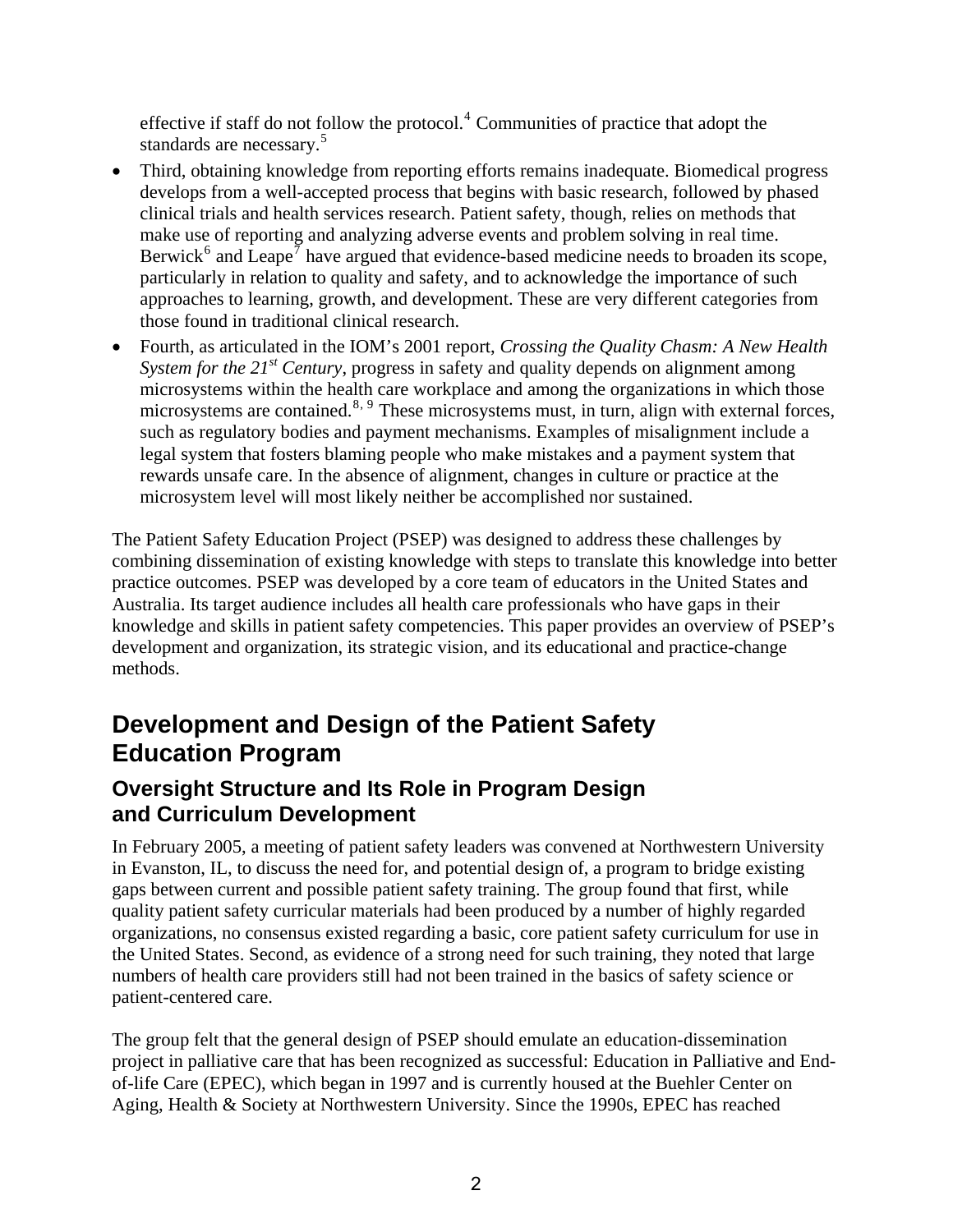<span id="page-2-0"></span>millions of health care workers.<sup>[10](#page-14-1)</sup> The EPEC program uses a curriculum-driven approach grounded in adult learning methodology to teach content about palliative and end-of-life care to physicians and other medical team members. The EPEC education-dissemination approach utilizes the best adult teaching methodologies and practices and is structured so that course attendees can return to their home institutions to teach others what they have learned.

<span id="page-2-1"></span>The group also agreed to use the Australian National Patient Safety Education Framework  $(ANPSEF)$  as a starting point to identify core learning topics.<sup>[11](#page-14-1)</sup>

It was agreed that building on existing curricula resources would avoid duplication and that broad dissemination of a core curriculum had the potential to drive new engagement. The PSEP would be maintained and kept up to date by processes established by a core team that was formed to develop the initial PSEP proposal.

Aware that practice change depends on having broad stakeholder support and leadership, as well as grass roots activity and suitable expertise, a governing council and an expert advisory group (both made up of experts and major thought leaders in patient safety) were established. The governing council convened in Washington, DC, in May 2006, and was hosted by the IOM. The council provided its approval for the PSEP project design and content of the draft core curriculum. The advisory group provided additional input.

As the PSEP project moves forward through pilot, roll-out, and evaluation, the governing council will be consulted periodically at important junctures; the advisory group will be kept informed and involved in their areas of expertise or interest. These bodies will play lead roles in spreading the word about PSEP and its relevance, importance, and availability; and many of their members will become master facilitators or mentors for those engaged in PSEP activities.

## **Organizational Structure and Programming**

The organizational structure of PSEP reflects the needs of its programming design. The core curriculum forms the foundation for PSEP's main offering: 2½-day "Become a PSEP Safety Trainer" immersion courses. These courses are to be held several times a year to generate multidisciplinary teams of safety trainers who will deliver the curriculum content to "Endlearners" at their home institutions. End-learners may be clinical, administrative, or executive professionals or other individuals who have a role in implementing patient safety practices or improvement projects in their health care communities.

**Safety trainers. "**Safety trainers" are professionals, who are involved in health care education or health care delivery—whether as clinicians, administrators, or professionals in related disciplines—who qualify to teach the core curriculum. To become safety trainers, they must take the PSEP course, "Become a PSEP Safety Trainer."

Applications for this course are competitive. To be eligible, applicants must have a commitment from an executive leader in their organization to attend the last half-day of the immersion course, as well as demonstrated support at the executive level of their institution for dissemination within their home organization. Applicants must come as a team that includes at least one physician,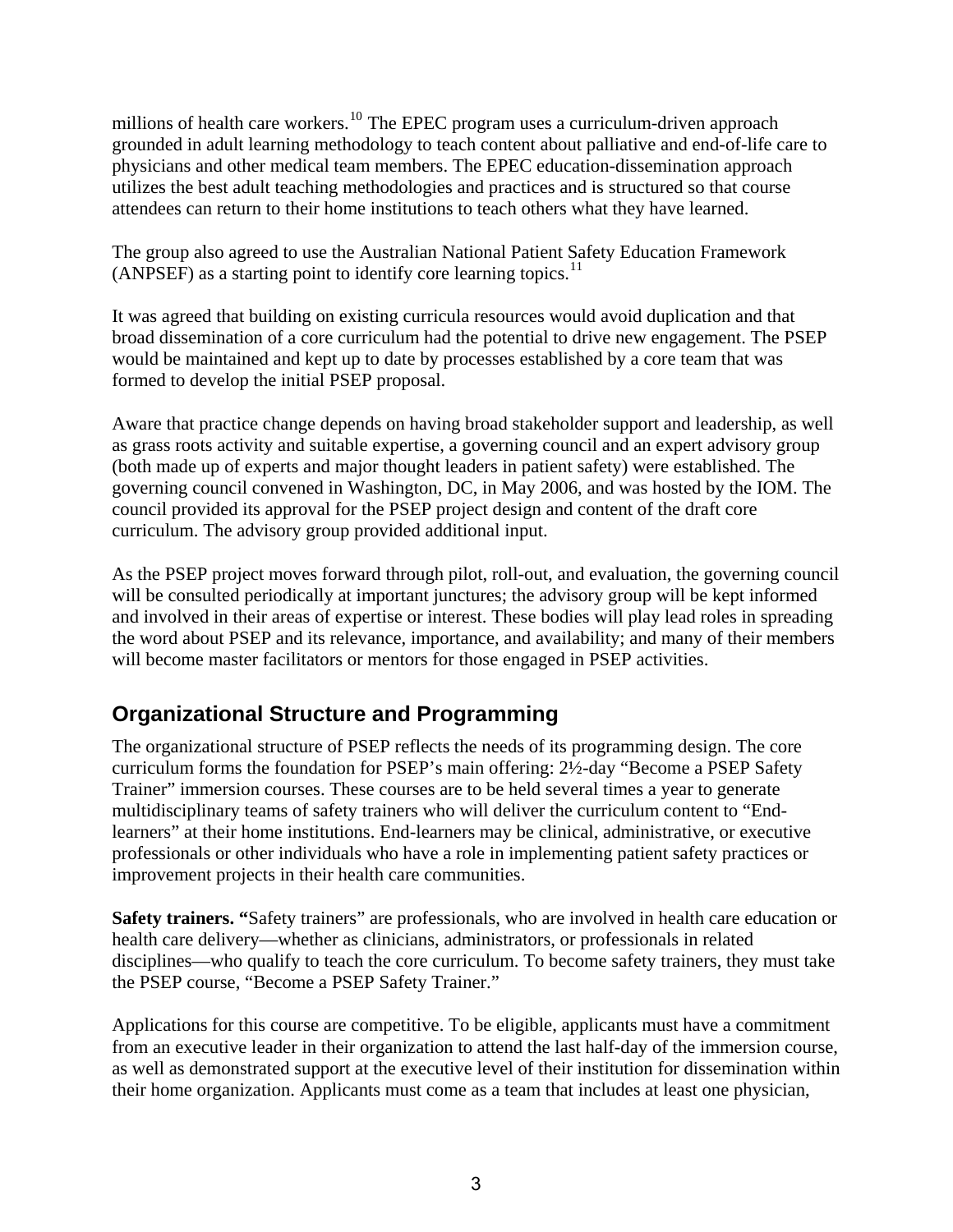one nurse, and one health care administrator. Others, such as pharmacists or information technology directors, are also encouraged to attend as part of the team. These safety trainers will be trained in both core curriculum content and teaching skills to effectively equip them to convey the core curriculum to end-learners in their home institutions.

**End-learners, safety professionals, and practice communities.** The ultimate target of PSEP is its end-learners, a category that is broadly construed to include frontline clinicians, managers, a full range of ancillary health care workers (such as receptionists or information technology workers), and executive leadership. Depending on the organization, end-learners may also include governing body members active in patient safety oversight or policy setting. The intent is to create patient safety communities and thereby thoroughly spread effective patient safety practices.

End-learners can become PSEP "safety professionals" by taking all of the plenary and modular units in the core curriculum. Once exposed to the discipline of patient safety, it is expected that some patient safety professionals will be motivated to attend a "Become a PSEP Safety Trainer" course or to pursue further educational opportunities offered by others to develop deeper expertise.

**Master facilitators.** Master facilitators are safety trainers, who have taken additional training focused on teaching skill development and have been recognized by the core team as competent to teach safety trainers. Initially, they have been recruited based on their experience in patient safety education or practice, as well as their interest in and ability for teaching, mentoring, and quality improvement activity. After establishment of the program, master facilitators will be drawn from safety trainers who have taken additional training in our professional development workshop (discussed later in this paper). As PSEP matures and spreads, master facilitator candidates will emerge from the expanding cadre of safety trainers and end-learners. The program will attract and identify future patient safety leaders and nurture them.

**Core team.** The core team comprises the lead editors of the safety curriculum from the United States and Australia. Core team members also have administrative responsibility for PSEP and are active in the development, maintenance, and evaluation of PSEP as it matures.

**Types of training.** As described above, "Become a Safety Trainer" courses will be held several times annually in diverse locations. Approximately 400 safety trainers are expected to be trained during the first 2 years of PSEP; these in turn will teach an average of 100 others. Within the first 5 years of the program, we expect that about 40,000 end-learners will have been trained throughout the United States. A similar roll-out in Australia is planned for 2008, to be followed by roll-outs in other countries.

Based on experience with EPEC, the PSEP dissemination process differs from traditional trainthe-trainer models, which suffer from attrition and lack of quality control as layers of hand-medown training continue. A key difference lies in the distinction between what the master facilitator delivers to the safety trainer and what the safety trainer delivers to the end-learner. The safety trainer will teach patient safety content and implementation to the end-learner without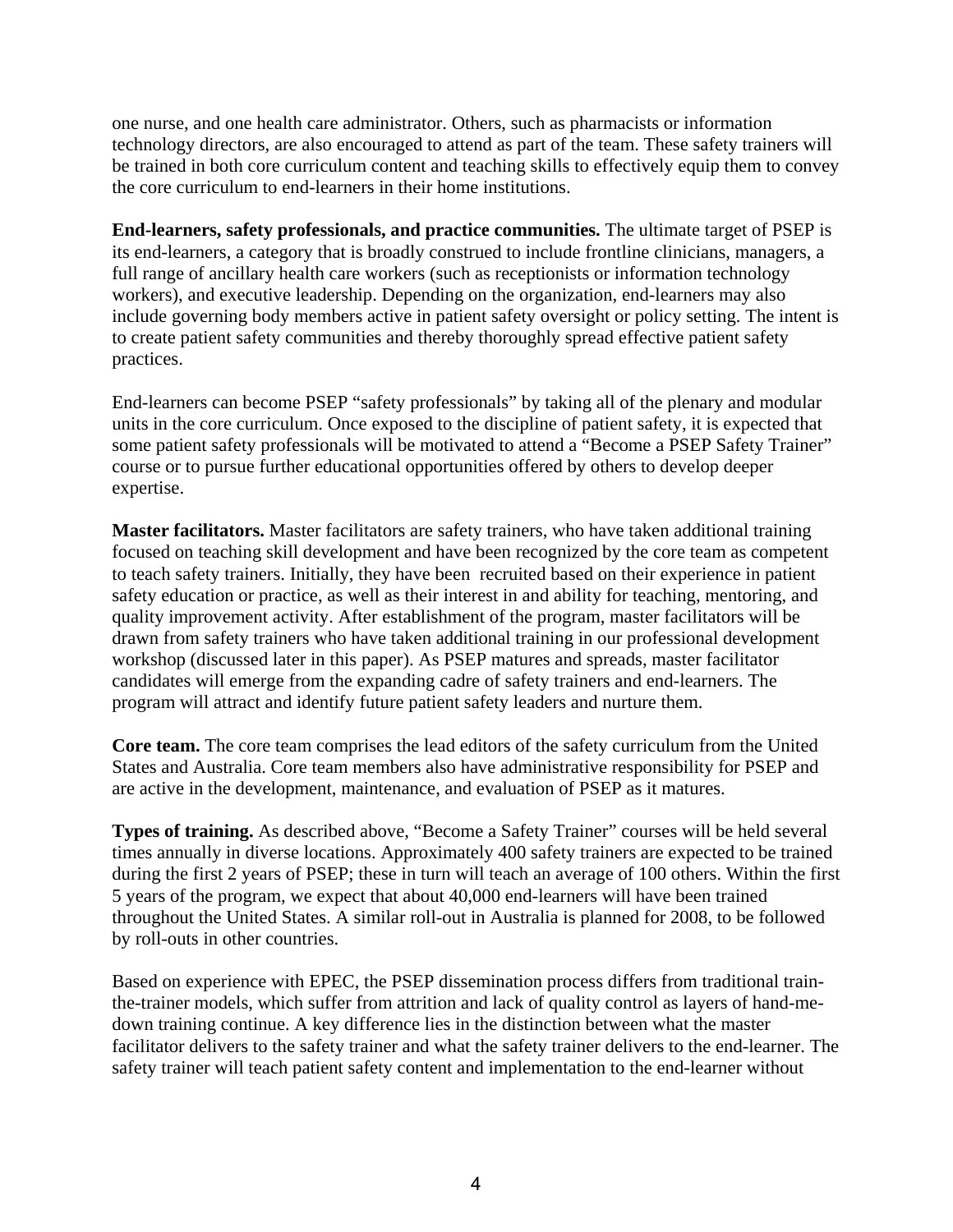trying to make end-learners into safety trainers. In other words, safety trainers will not deliver those parts of the core curriculum (described later) that deal with how to teach and mentor.

Safety trainers are encouraged to present sessions to end-learners at their home institutions that fit with local and institutional routines and learning opportunities already scheduled into the health care providers' work lives. Modules can be delivered at grand rounds, seminar series, or purpose-designed settings. Since many modules will take place at the home venue of the safety trainers and participants using local resources, they can be delivered with no special budget.

Safety trainers will select their audience to match the needs and capacities of the setting and the people involved. For instance, this might entail having a safety trainer work with a group from a specific discipline, department, or location. If the safety trainer needs to educate a target group that comes from diverse disciplines, he/she is encouraged to use a team approach.

Teaching to a group that recognizes the safety trainer's authenticity helps establish an informal learning contract—that is, a social expectation that the teaching-learning group can make effective learning progress. Safety trainers can adapt or limit the amount of material they deliver to a portion of the full core curriculum content. For example, if an organization has already invested in a robust program of open disclosure, it might be appropriate to do an overview only on this topic and use the bulk of the session time to explore specific topics included in the disclosure module. Alternatively, if "reducing falls" has been designated a safety priority in the safety trainer's own organization, more depth and analysis of the topic may be desired. In such situations, the resources specifically developed for each module, including implementation kits, should be helpful to safety trainers.

In addition to the "Become a PSEP Safety Trainer" course, safety trainers are eligible to take an annual Professional Development Workshop" designed to foster participants' teaching skills, their capacity to mentor the implementation of safety improvement projects, and their advancement to master facilitator level. The bulk of the 2- to 3-day professional development workshop is devoted to practicing teaching and mentorship skills and to using clinical practice improvement (quality improvement) methods.

To advance, safety trainers also must co-teach with an existing master facilitator, receive excellent teaching evaluations of their teaching sessions, and then be invited by the PSEP core team to become master facilitators. Each teaching session will be evaluated for content and delivery and evaluations will be provided to the safety trainer.

## **The College-Without-Walls Model**

The training opportunities described in the previous section generate a perpetual process of patient safety knowledge dissemination, as illustrated in Figure 1. This has been sustainable in the EPEC program, which serves as the dissemination model and precedent for PSEP. The key to sustainability is a small core team, supported by a few staff members.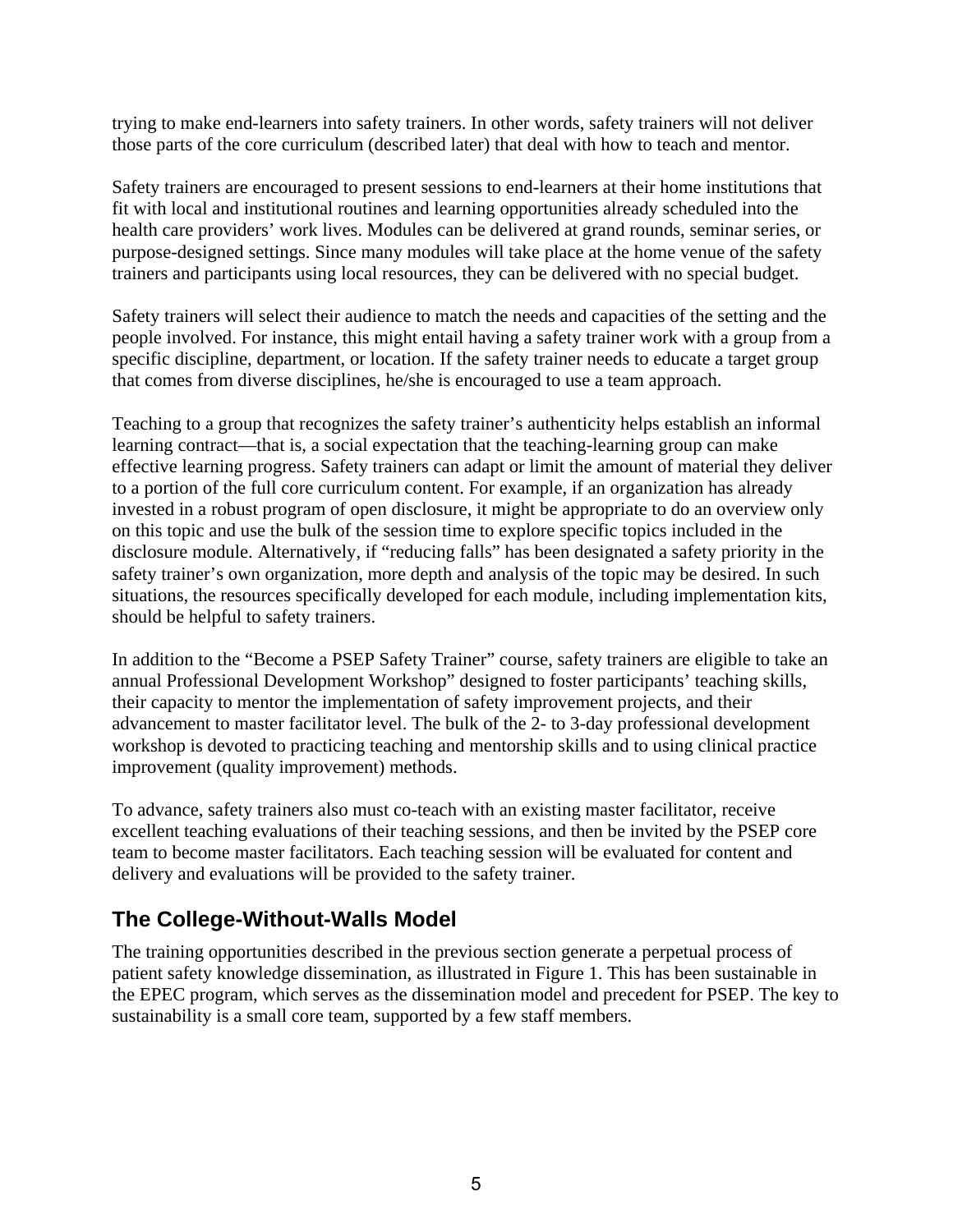

**Figure 1.** Schematic representation of the perpetual process of knowledge dissemination in the EPEC program.

This training formalizes achievement and stature, creating a collegiate form of merit-based advancement. This college-without-walls model facilitates learning and professional growth in the company of professionals from a range of disciplines; some will become career-long, trusted colleagues, and most will become part of a network of similarly motivated patient safety change agents.<sup>10</sup> The participants will be able to derive a sense of community and mission loyalty from the experience that can be gratifying and professionally exciting.

# **The PSEP Financial Model**

PSEP development and pilot testing has been supported by grants, as will be any subsequent developments and adaptations. In the post-development, self-sustainable phase, core support will come from registration fees, sale of educational materials (although the complete curriculum will also be available to download from the Internet at no cost) to safety trainers and master facilitators, and contracts with institutions that want to roll out PSEP.

Sustainability is accomplished via a lean business model based on a small core team and dispersed faculty who are paid not for full-time work but for services spent specifically on PSEP. The faculty comprises core team members and support staff, master facilitators, and safety trainers. Members of the faculty are drawn from diverse institutions, as are members of the governing council and expert advisory group. They are paid either for time spent on the project, by honorarium, or as part of a subcontract in accordance with normal academic procedures. Master facilitators are paid by honoraria for teaching safety trainers at each "Become a PSEP Safety Trainer" course or professional development workshop.

Legally and structurally, PSEP is designed as an independent program housed in an academic center. PSEP copyrights and trademarks its intellectual property for the purpose of ensuring attribution and preventing other claims to exclusive ownership. Core curriculum materials will be free on the Internet ([www.patientsafetyeducationprogject.org](http://www.patientsafetyeducationprogject.org/)) to safety trainers with automatic permission to use them and adapt them with attribution.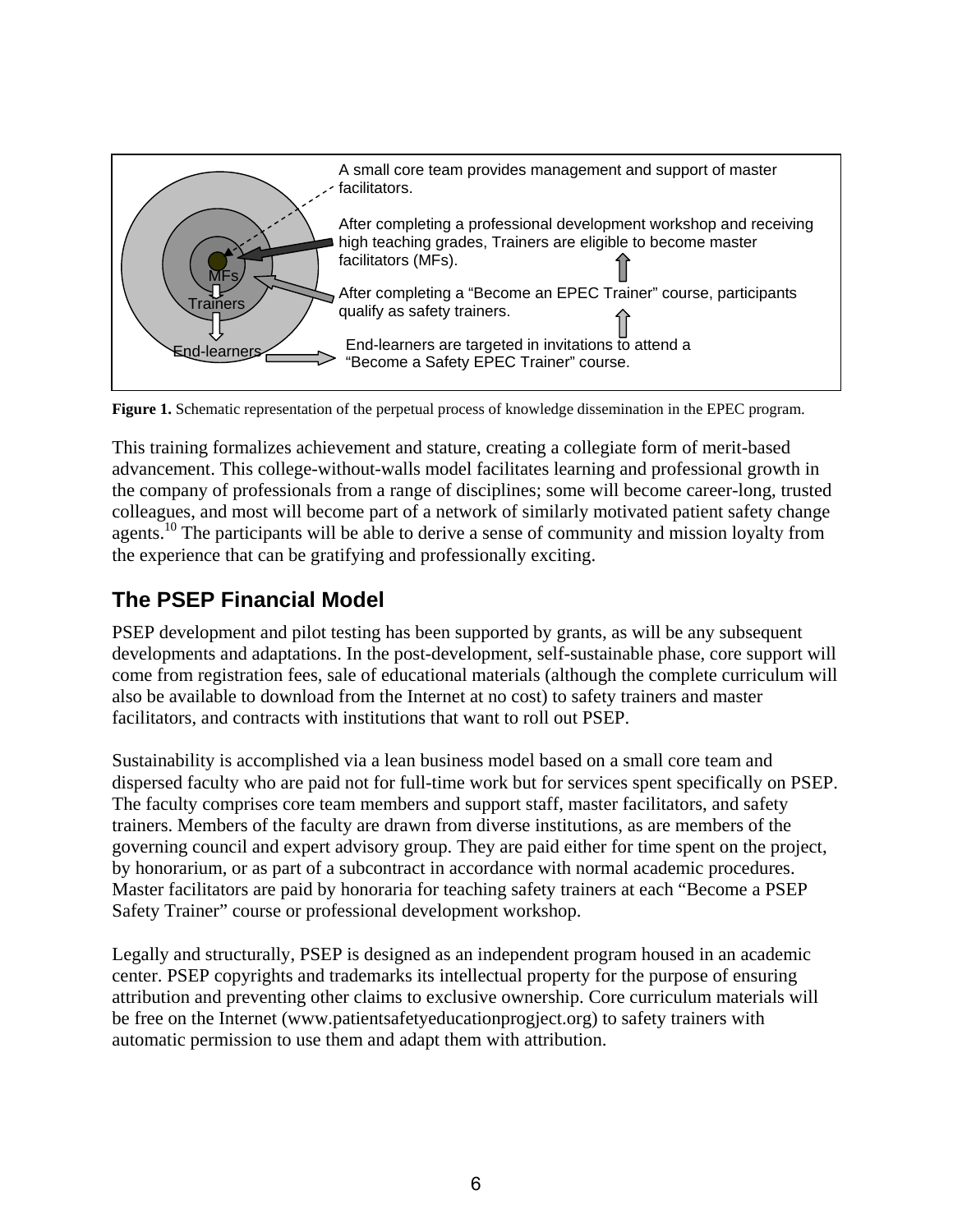The key feature retained as the exclusive function of the PSEP is the offering of "Become a PSEP Safety Trainer" courses and the designation of the title of "PSEP Safety Trainer." The purpose of this is to maintain quality control and standards necessary for long-term evaluation and measurement of impact. It is expected that the program will be independently evaluated at key milestones.

# **Credentialing**

Based on the EPEC precedent, it is anticipated that a generation of patient safety teachers and learners will emerge from PSEP implementation. Certificates will be awarded to PSEP's master facilitators, safety trainers, and to those end-learners who have become "safety professionals," which should prove to be a valid and meaningful educational qualification. Many programs require trainees to demonstrate a range of patient safety competencies.

With time it is hoped that, in addition to college programs, home organizations, and educational institutions recognizing PSEP certifications, relevant institutions will use them as quality indicators or as a prerequisite for more formal educational qualifications, such as master's degrees.

We envision that institutions with teams of safety trainers may one day be recognized as having demonstrated capacity to implement innovative improvement programs, such as the Jewish Healthcare Foundation/Pittsburgh Regional Health Initiative's "Perfecting Patient Care" program, or IMPACT hospitals designated by the Institute for Healthcare Improvement.<sup>[12](#page-14-1), [13](#page-14-1)</sup>

# **The PSEP Educational Strategy**

# **Stages of Impact**

An increasing focus on performance, as well as understanding and knowledge, has been a welcome change in the field of education.<sup>3</sup> Properly understood, the goals of education have long been known to impact much more than knowledge. Dixon<sup>[14](#page-14-1)</sup> and Davis and colleagues<sup>[15](#page-14-1)</sup> have described a cascade of steps for education:

- Knowledge and attitudes precede the learning of new skills.
- If desired outcomes are to occur, new skills must be translated into behavior.
- Once sufficient people are experiencing the desired outcomes, community-wide improvement will be reflected in norms of practice.

These stages of change are readily comparable to changes often identified in management literature and are increasingly used to promote changes in health-related behaviors among patients. These stages include:

- Precontemplation: The person or group has a nonreceptive disposition or attitude toward the potential change.
- Contemplation: The person or group is ready to think about the potential change or issues related to it.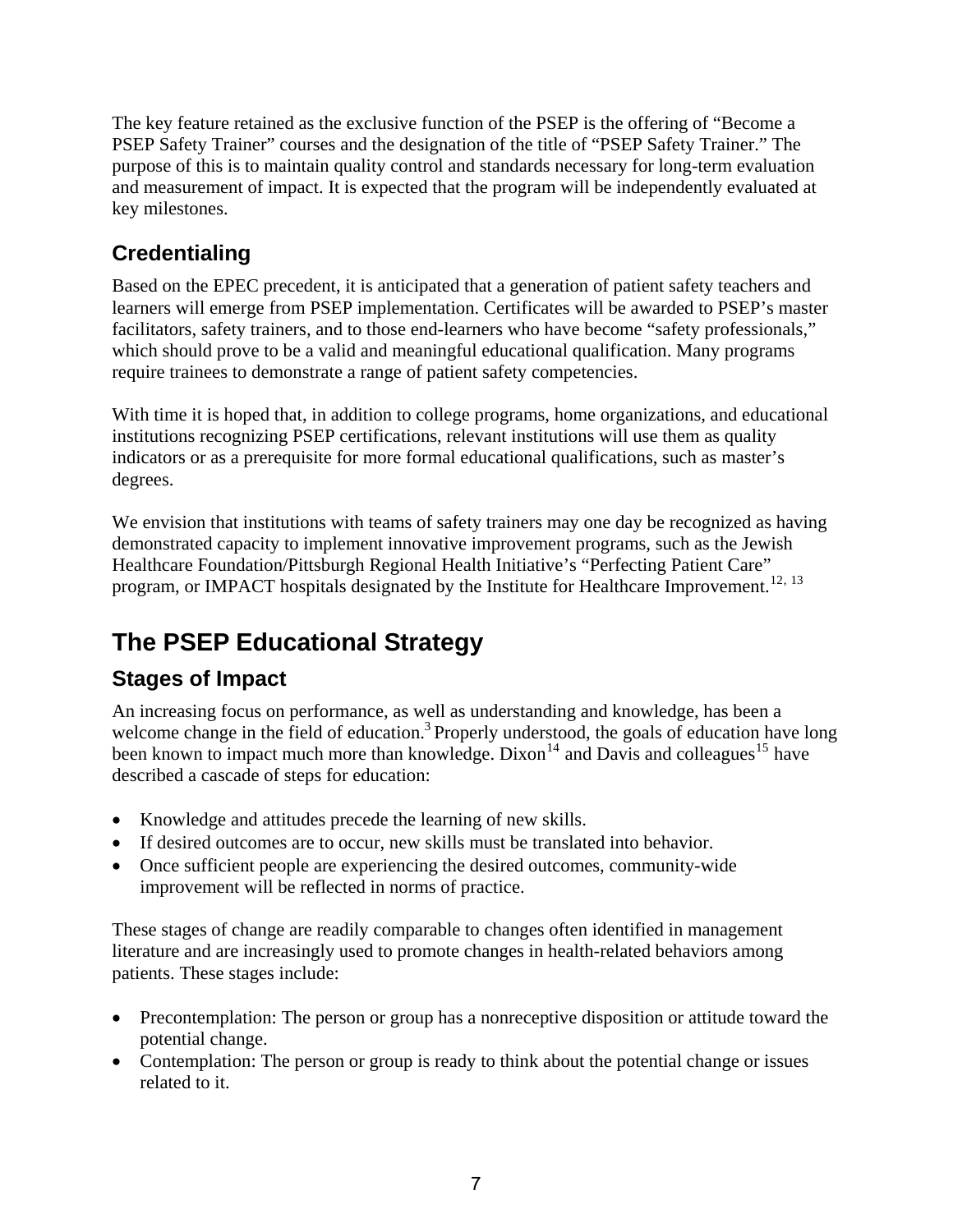- Preparation: The person or group begins acquiring what they will need to accomplish the change.
- Action: The person or group engages in activities that reflect the change.
- Maintenance: Norms are set up that reinforce and maintain the change.

Figure 2 maps this six-step conceptual framework that informs PSEP strategy and design. Consider the necessary steps in accomplishing medication safety improvement. According to this conceptual framework, the attitude that "medication errors are preventable" and the knowledge of how to prevent these errors come first. Attitude change requires a motivating experience and knowledge uptake requires a teachable moment, both of which can be generated in the PSEP program, as described below. The next step in educational impact is to acquire the necessary skills to reduce medication errors. Some skills, such as aspects of communication and prescription writing, can be taught well in the classroom setting; others can begin in the classroom but require practical application for complete learning.



**Figure 2.** Conceptualization of education-driven performance change.

Changes in actual behaviors in the clinical setting must occur for the fourth step in the cascade of educational impact. These involve applying skills to generate good habits in, for example, prescription writing. Only when these behaviors have improved patient outcomes can the fifth step (patient experience/outcome of action) be accomplished. The final step is accomplished when behaviors that produce good outcomes are systemized into organization-wide norms of practice.

These last three stages all occur outside the classroom. To foster these later stages of change, the core curriculum incorporates toolkits that comprise slides, videos, protocols, templates, measurement tools, and other items that safety trainers can use in their own institutions. The core team culled through the many patient safety toolkits available on the Internet, gathered these into a user-friendly PSEP Toolkit Compendium, and mapped the tools to core curriculum modules.

# **The "Become a PSEP Safety Trainer" Course**

The typical schedule of PSEP courses runs from Friday through Sunday morning, a format that the EPEC project has shown to be optimal for health care worker schedules and attendance. About 11 master facilitators can teach the total number of plenary and concurrent breakout module sessions in any given immersion course. The EPEC experience demonstrates that the best teacher-to-learner ratios sustainable for delivering high-impact education material is a cap of about 100 participants per course, with smaller breakout sessions of up to 20 people. Table 1 lists core curriculum plenary sessions and breakout modules, in the order in which they are designed to be taught, in the "Become a PSEP Safety Trainer" course setting.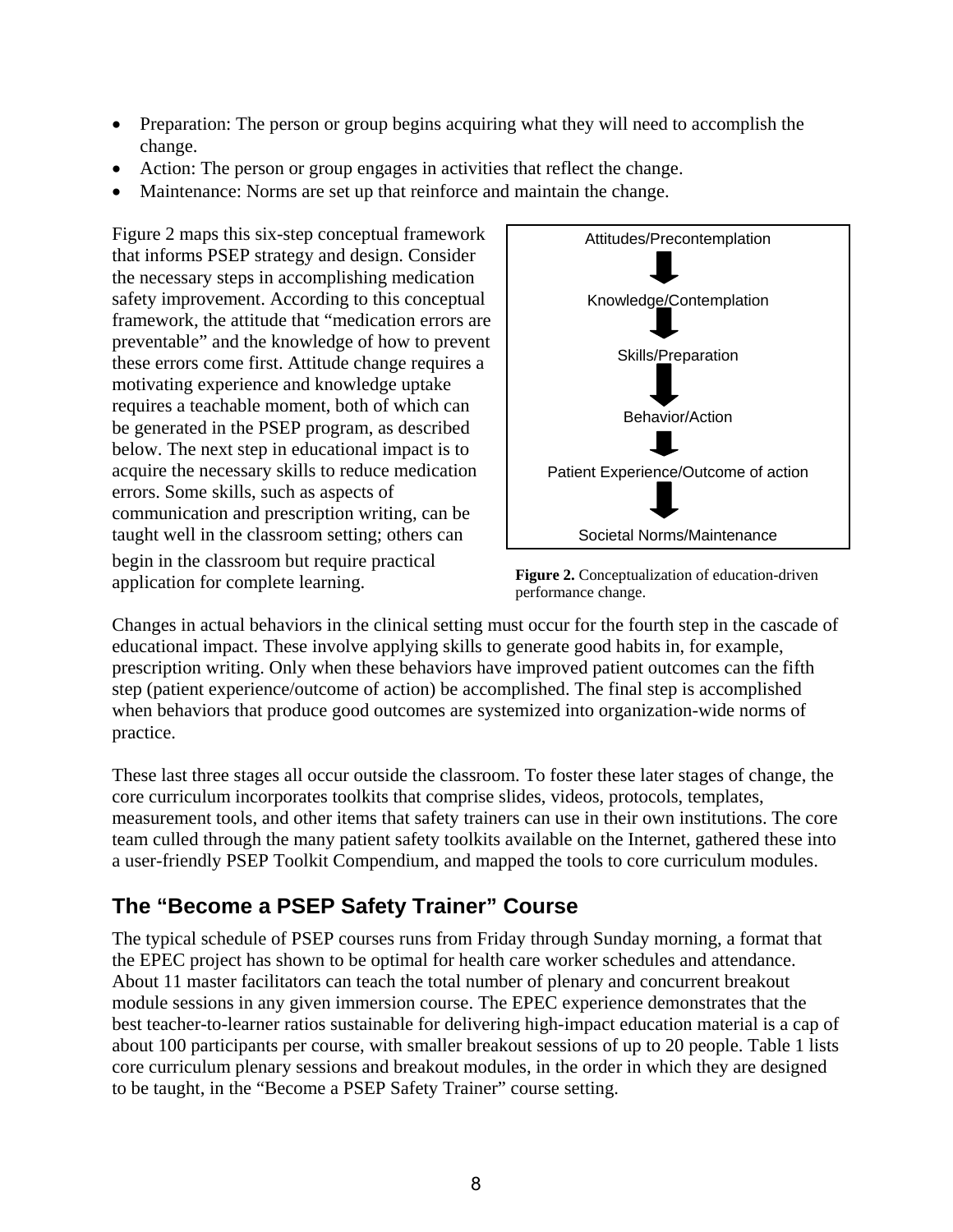## **Executive Track**

Bringing patient safety to the point of real progress in the clinical setting requires crossing social divides within health care communities to create teamwork and support among different clinical professions and across the continuum from frontline microsystems to organizational middle management, executive leadership, and governance.

#### **Table 1. Core curriculum plenary sessions and breakout modules as taught in the "Become a PSEP Safety Trainer" course setting**

| Setting the scene, gaining core knowledge |                         |                                                           |  |
|-------------------------------------------|-------------------------|-----------------------------------------------------------|--|
| <b>Plenary 1</b>                          | <b>General session</b>  | Why patient safety? Why now?                              |  |
| Module 1                                  | Breakout session        | Moving beyond blame to systems thinking                   |  |
| Module 2                                  | Breakout session        | Applying human factors in the workplace                   |  |
| Module 3                                  | Breakout session        | Communicating effectively with patients and caregivers    |  |
| Module 4                                  | Breakout session        | Being an effective team member and understanding teamwork |  |
| Module 5                                  | <b>Breakout session</b> | Organization and culture                                  |  |
| Module 6                                  | Breakout session        | The impact of technology on patient safety                |  |
| <b>Plenary 2</b>                          | <b>General session</b>  | Law and other influences in the external environment      |  |

#### **Contextualizing knowledge, preparing to change**

| <b>Plenary 3</b> | <b>General session</b> | <b>Conceptual framework for patient safety</b>                                                                  |
|------------------|------------------------|-----------------------------------------------------------------------------------------------------------------|
| Module 7         | Breakout session       | Effectively engaging patients and families as partners in care                                                  |
| Module 8         | Breakout session       | Leadership and organizational support                                                                           |
| Module 9         | Breakout session       | Scientific methods for improving safety                                                                         |
| <b>Plenary 4</b> | <b>General session</b> | How to teach and implement patient safety                                                                       |
| Module 10        | Breakout session       | Acute care settings: rapid response teams, ICU, ER, etc.                                                        |
| Module 11        | Breakout session       | Chronic care settings: palliative care, pressure ulcers, falls, etc.                                            |
| Module 12        | Breakout session       | Interventional care settings: surgical care; infection control,<br>(e.g., hand hygiene), medication safety, etc |

#### **Action**

| Small group session | Practicing your teaching skills                                                              |
|---------------------|----------------------------------------------------------------------------------------------|
| Small group session | Planning your PSEP program                                                                   |
| Final session       | Next steps: Senior execs/trainer teams at roundtables with<br>group work and general session |

Note: ICU = intensive care unit; ER = emergency room; PSEP = Patient Safety Education Project.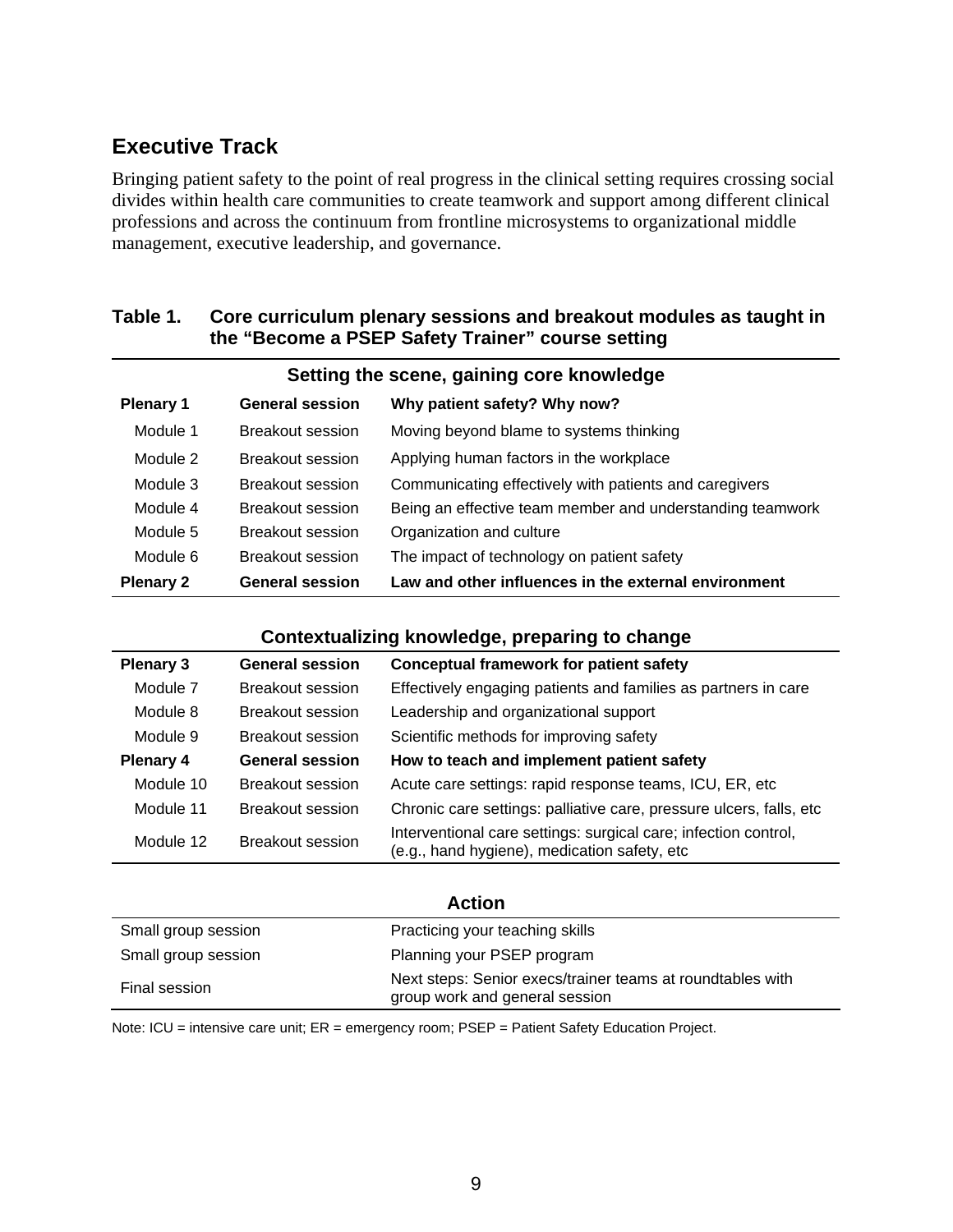To assist in aligning leadership support for safety trainers, the "Become a PSEP Safety Trainer" course has a half-day executive track in its course agenda, which has two aims: it provides health care organization executives with essential knowledge about patient safety, and it brings them up to speed with regard to what has been learned and planned by their participant teams.

The final session of the "Become a PSEP Safety Trainer" course is combined with the final session of the executive track. During this combined module, executive leaders and their teams collaborate about intended plans for improvement at the home setting and contract with one another to implement the plan. Executive leaders become invested and supportive, leading to the formation of connections between safety trainer teams and executive leadership.

# **The Core Curriculum**

The core curriculum was designed using adult education methods (described below) with specification for health care settings, to particularly accommodate the needs of the first three of the six steps in the educational impact framework described earlier (Figure 2). Also, as discussed above, the core curriculum prepares safety trainers and their executive leaders for the last three of the six steps.

Structurally, the core curriculum is divided into four plenary sessions, which are delivered in lecture settings, and 12 content modules (Table 1), which are arranged as small group settings in which a safe, active learning environment can be created. Three additional modules are devoted to planning and practicing delivery of the core curriculum to end-learners. The agenda follows adult learning principles, which call for allowing the brain to rest after active learning. Accordingly, each plenary or modular unit of the curriculum is designed to be no longer than 45 minutes.

The first set of plenary and module units cover fundamental safety science and patient-centered care material, such as systems thinking, human factors theory, and teamwork. A middle group of plenary and modular units progresses to specific areas in which practical approaches to improvement are established, such as hand washing or rapid response teams. The final set of units is concerned with the implementation of PSEP teaching and safety improvement projects in the safety trainers' institutions.

The Core Curriculum is provided in two forms. The *PSEP Participant's Handbook*, designed for end-learners, contains only the plenary and modular content of patient safety. The PSEP *Safety Trainer's Guide* contains all the content of the *Participant's Handbook*, and it provides guidance and comprehensive materials on how to teach each portion of the curriculum and how to mentor implementation of the integrated toolkit resources.

The curriculum is an accordion curriculum; it can be taught in expanded or contracted form. It is provided in modular form, so that units can be taught as a free-standing 45-minute unit or in a workshop-like series of sessions. All modules contain a section on how a trainer can evaluate the impact of their PSEP teaching on end-learner knowledge and skills and benchmarks for desired behaviors, patient outcomes, and institutional policy. The PSEP toolkit compendium and a glossary of terms are integrated as resources. Each unit also has some essential heuristic features in common, as described in the sections below on each educational step.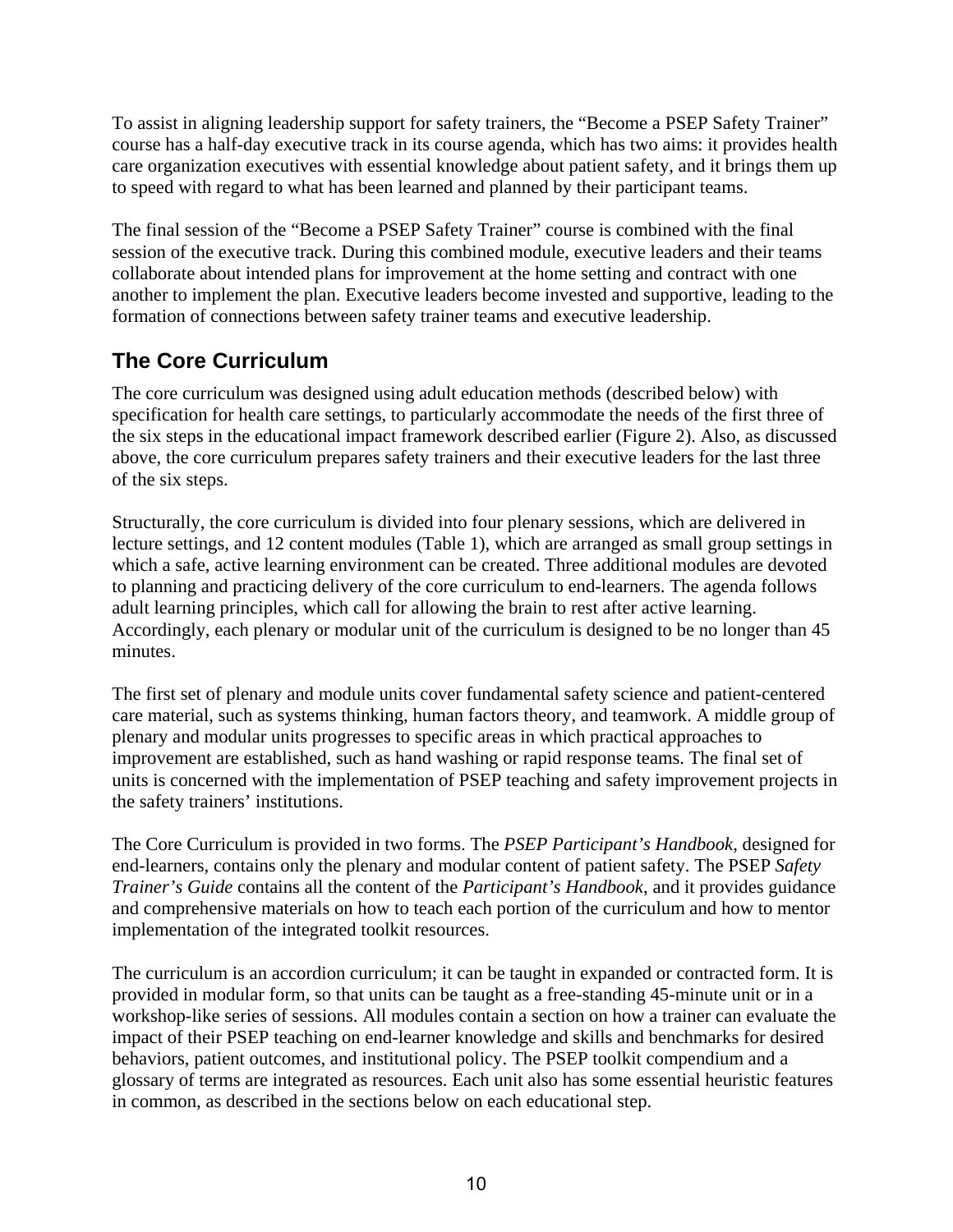**Generating attitude change.** The objective of the plenary sessions is to motivate a change in disposition and/or transmit information that is needed as background or preparatory material. "Become a PSEP Safety Trainer" courses are structured to start each course day with a plenary session that is designed to bring about a change in participants' attitudes about or engagement in safety work.

**Conveying knowledge.** Every module uses "trigger tapes" to depict a vignette that participants will recognize as a familiar situation that needs a solution and is designed to trigger a teachable moment. In keeping with adult learning literature among clinicians, these trigger tapes are designed to create the need-to-know sense among participants.

Modules are used to convey knowledge, with an emphasis on content that is needed to effect practice change. Accordingly, each module provides the end-learner with two to five key learning points, which is all that typically can be retained in an hour, according to adult learning theory. PowerPoint® slides crisply reinforce this small number of key points. Language is accessible but balanced with the need to use enough discipline-specific jargon to allow participants to identify and trust the authority of the material.

**Skill building.** Each module suggests options for interactive exercises, such as virtual patient exercises and role-plays, which enable participants to practice skills. However, skills must eventually be practiced and refined in the clinical setting. The toolkit implementation feature of the core curriculum is designed to help foster skills development. The PSEP's ability to train safety trainers to be quality mentors who are well supported in the workplace is another key feature.

# **Teaching Methods**

Adult learning is the bedrock of the PSEP. To be effective, it requires familiarity with a suite of teaching methods. During the "Become a PSEP Safety Trainer" course, participants are coached in core methods and when to use them, depending on the subject matter, setting, and teaching abilities. The methods we use in the PSEP include interactive lectures, small group learning, and role play. We also include instruction on how to teach and implement projects.

During the "Become a PSEP Safety Trainer" course, participants deepen their understanding of the different methods and what fits best with what content. Safety trainers are also informed about teaching styles and receive analytic feedback on their own strengths and weaknesses in using the different teaching methods. With some preparation, and using the PSEP *Safety Trainers' Guide* as a resource, safety trainers should be able to present all core curriculum modules. Practice helps, and safety trainers are reminded to continue practicing until they are comfortable enough to teach a group of end-learners.

Adult learning literature holds that any learning must be relevant to end-learners' needs. Accordingly, safety trainers are asked to conduct a needs assessment in order to select or refine their teaching goals. Toolkits for conducting a needs assessment are provided.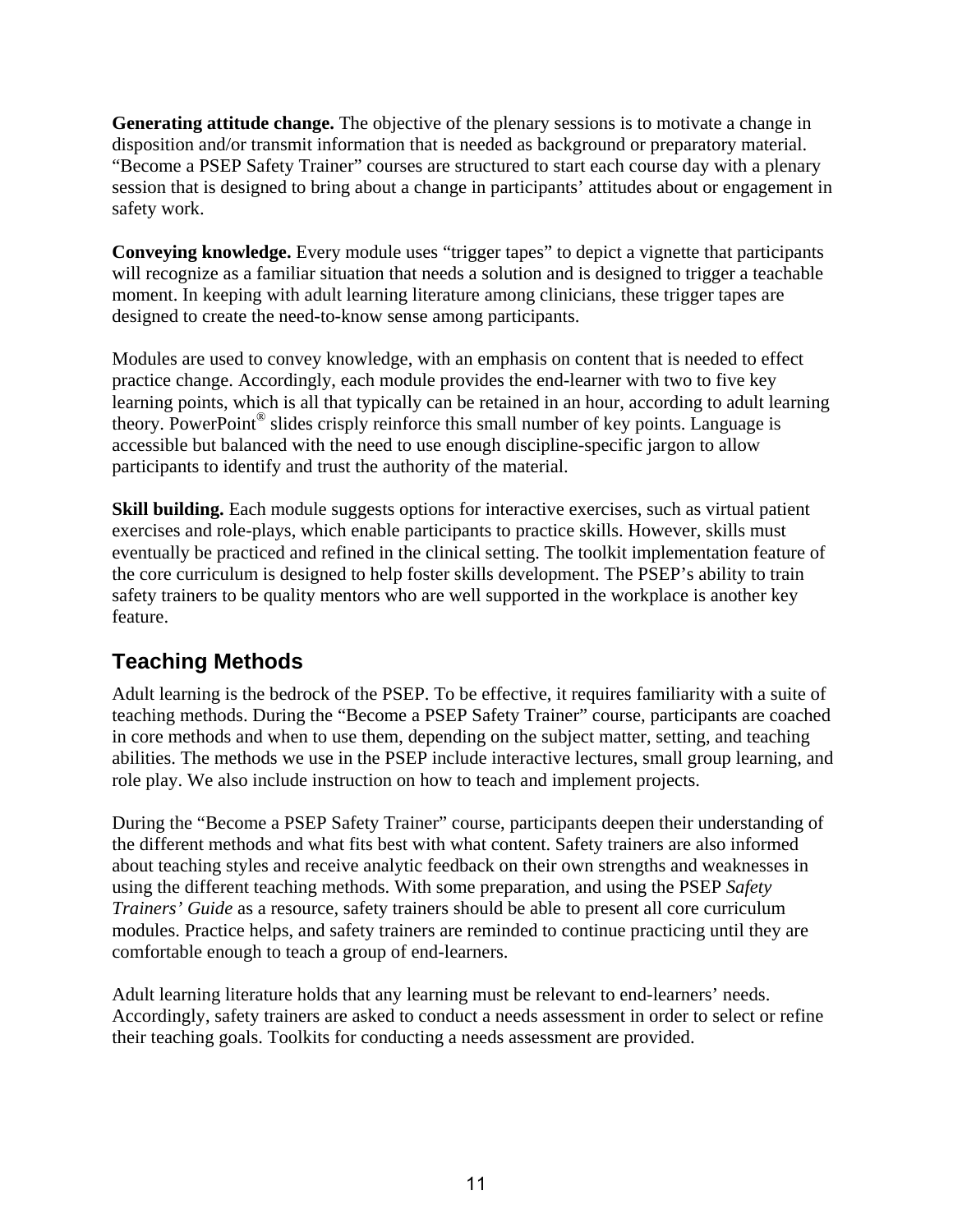### **Methods for Practice Change**

As discussed earlier, a principle PSEP strategy for achieving change in skills, behaviors, and practice norms is training in how to use toolkits for patient safety projects. Toolkits are provided in areas such as:

- Improved teamwork.
- Communication techniques.
- Assessing an institutions safety needs.
- Hand washing.
- Medication safety.

Methods for developing patient safety improvement projects are also taught and include:

- The plan-do-study-act improvement method
- Failure modes and effects analysis.
- The "breakthrough technique."
- Root cause analysis.
- Clinical practice improvement methodology.
- Implementing a guideline.
- Applying human factors engineering principles.

Although a PSEP toolkit resource has been compiled to assist educators and health care professionals in delivering the PSEP program in their workplaces, few of the tools have been rigorously validated. We define a tool as any Web-based resource (e.g., guideline, checklist, Web site, database, report, fact sheet, guide, outcome-focused quality improvement initiative, "how-to" directive, or other mechanism) designed to help health care teams, health professionals, and health administrators implement a patient safety activity or lead an organization toward a safety culture.

A surge in quality measures in health care has generally been in processes of care and quality that apply to small groups of patients in highly contextualized environments. Encouraging health professionals to measure care delivery processes has been a necessary and important step in teaching the importance of measurement in patient safety. These tools provide guidance on approach, understanding, and implementation of a specified patient safety area or activity. At the same time, more evidence is needed on which improvement methods work.

Balancing these features of the field, we have included more than 100 toolkits (freely available on the Internet) and at the same time, we join others, who are disappointed in our ability to track much progress to date in making health care safer and call for the establishment of measures that are practical, valid, and capable of providing relevant findings.[16](#page-14-1) This resource of toolkits will be updated continually to reflect progress.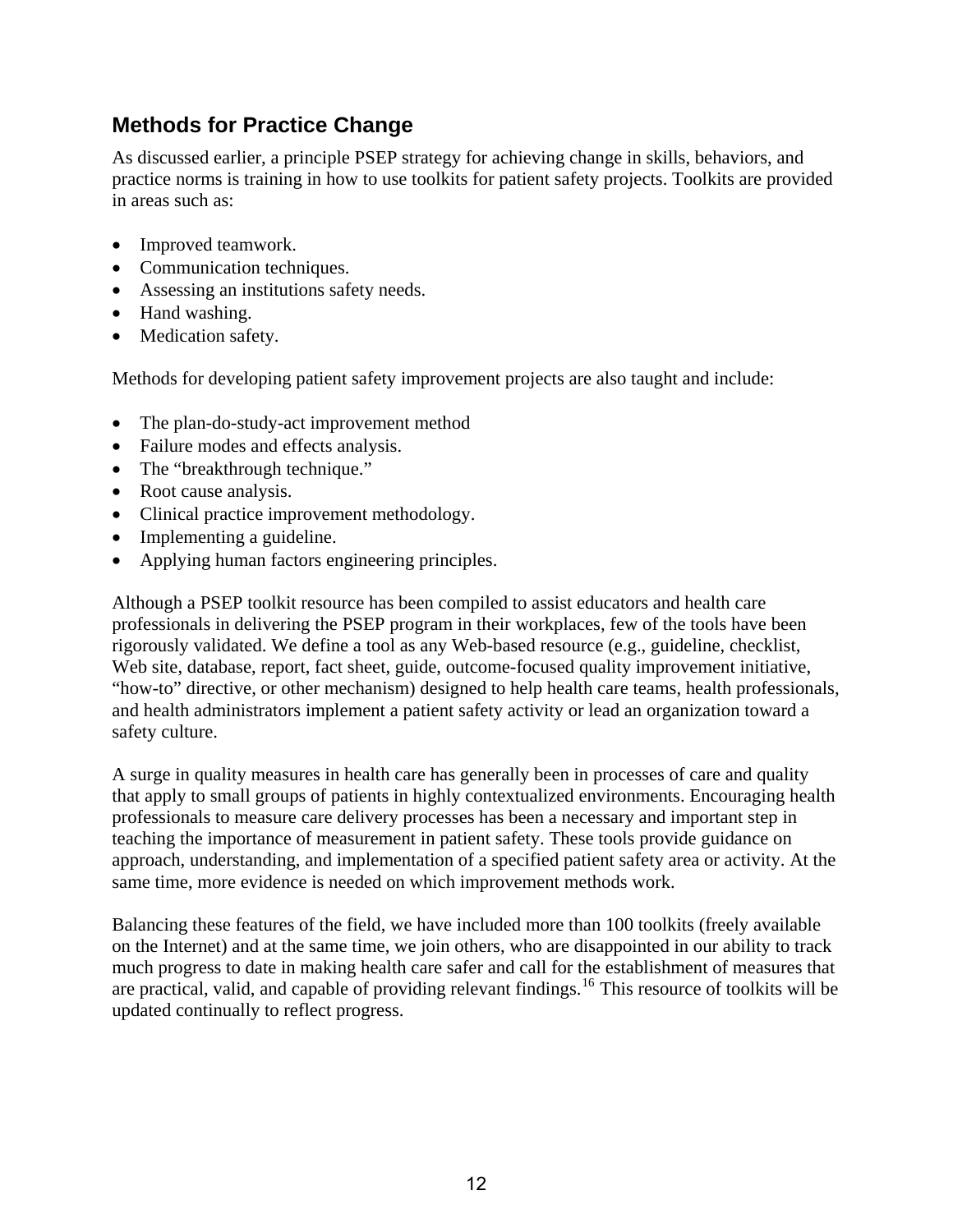### **Methods for Evaluation**

It is anticipated that the rollout and implementation of the PSEP to end-learners will be measured for the impact of the teaching sessions, so that trainers, providers, and managers can assess the extent of the improvements brought to patient care at their institution.

The core curriculum provides pre- and post-test questions that evaluate attitudes, knowledge, and some skills, as well as an evaluation of the "Become a PSEP Safety Trainer" course. Measures of some skills, behaviors, outcomes, and standards are provided as part of the "resources" section of the modules and, when possible, as part of the PSEP toolkits. Safety trainers decide whether to evaluate the impact of the educational rollout separately or together with the practice improvement project. PSEP aims to create a data bank of de-identified project improvement data.

### **PSEP Processes for Design and Development**

Taken as a whole, the method used for developing PSEP fits nicely into what has been articulated as the ADDIE method, a guide for the development of educational programming.<sup>[17](#page-14-1)</sup> ADDIE is an acronym that stands for:

**Analysis**: Our first tasks included analyzing existing patient safety knowledge in the health care workforce and the learning needs of the targeted end-learners. Existing patient safety curricula and competencies were reviewed and included recommendations of think tanks and oversight groups, with the final selection of the Australian National Patient Safety Education Framework.<sup>[11](#page-2-1)</sup> The second important task was to analyze delivery methods, with final agreement on the highly successful EPEC model. A core team of patient safety experts and medical educators, guided by a blue-ribbon governing council and a highly qualified expert advisory group, finalized the learning objectives and outcomes for each of the instructional units.

**Development:** The core team met regularly and worked together to develop the curriculum and resources.

**Design:** PSEP has an innovative design that blends and builds on two strong approaches to program and curriculum design: the EPEC model and the Australian National Patient Safety Education Framework.[11](#page-2-1) Further, it is designed as a system for education that is tailored to its target population(s) and settings.

**Implementation:** The train-the-trainer method underpins PSEP. International collaboration ensures opportunities for wide dissemination. The train-the-trainer method relies on the axiom (also underpinning the tipping-point principle) that broad social change occurs when one leader's thoughts filter down to a few opinion leaders and then to a large number of people who normalize the knowledge and practices.

**Evaluation:** Built into the program are evaluation tools relevant to the curriculum, learners' knowledge outcomes, teachers, teaching methods, and instructional design. Furthermore, toolkits are included to help measure practices and patient outcomes.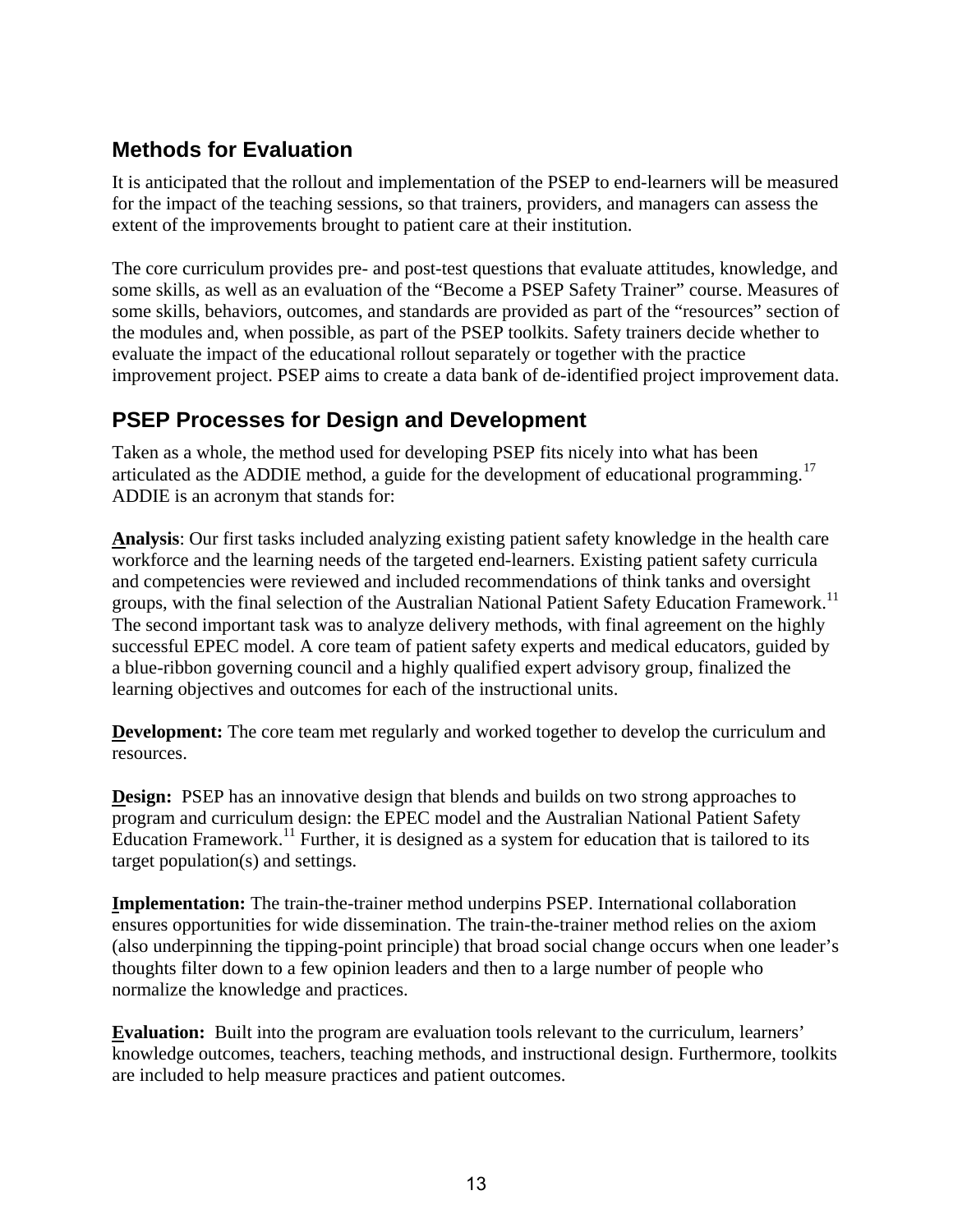# **Conclusion**

Patient safety needs a boost. Progress has been slow. Implementation of patient safety practices has fallen short of expectations, despite the existence of good educational materials. Not only does patient safety face the same challenges as other efforts to translate education into practice, patient safety knowledge is derived in ways that are characteristically different from traditional clinical health services research. A new emphasis on types of learning and change is necessary.

The PSEP strategy is to involve the maximum number of people in an organization until a tipping point is reached, and patient safety practices are integrated into the culture. Instituting new norms of clinical care requires that a community of practice adopt the new behaviors. PSEP is designed to use optimal methods to widely disseminate and integrate new knowledge and skills into everyday practice.

This safety trainer-based program provides a conceptual framework for approaching patient safety and a step-by-step guide to patient safety learning areas and coaching techniques, showing how to apply workplace practice change. The PSEP approach of linking to other educators also allows for the important step of connecting with other programs that are working to change core delivery systems.

## **Acknowledgments**

Funding for this project was generously provided by the Zell Center for Risk Research; The Commonwealth Fund; the California Health Care Foundation; and the Jewish Healthcare Foundation.

We thank Alex Sanger, Mary Jarzebowski, Andrew Harris, Jonathan Masin-Peters, Maia Feigon, Marci O'Malley, and other staff members at the Buehler Center on Aging, Health, and Society, without whose extraordinary work we would not have been able to get to the point we have.

### **Author Affiliations**

Buehler Center on Aging, Health & Society, Feinberg School of Medicine, Northwestern University, Chicago, IL (Dr. Emanuel and Dr. Lau); Faculty of Medicine, University of Sydney, Sydney, Australia (Dr. Walton); Partnership for Patient Safety, Chicago, IL (Mr. Hatlie); Centre for Innovation in Professional Health Education and Research (CIPHER), University of Sydney, Sydney, Australia (Dr. Shaw); Kellogg School of Management, Northwestern University, Evanston, IL (Dr. Shalowitz); Center for Healthcare Governance, Chicago, IL (Dr. Combes).

*Address correspondence to:* Linda L. Emanuel, MD, PhD, 750 N. Lake Shore Drive, Suite 601, Chicago, IL 60611; e-mail: [l-emanuel@northwestern.edu.](mailto:%20l-emanuel@northwestern.edu)